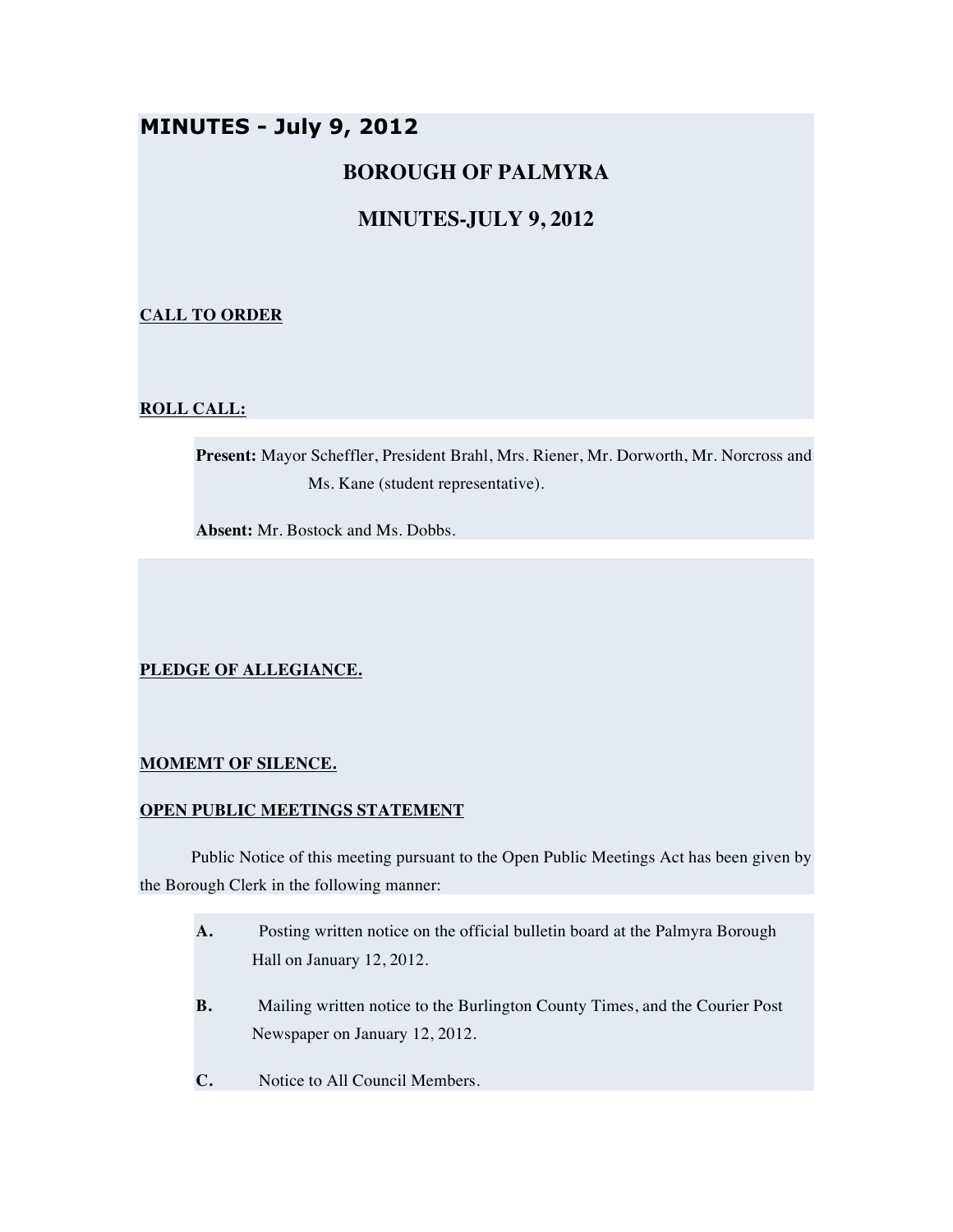#### **CORRESPONDENCE.**

**A.** Proclamation for Independence Fire Company #1-125<sup>th</sup> Anniversary-Mayor Scheffler read into the record a proclamation honoring the Palmyra Fire Company with their  $125<sup>th</sup>$  anniversary.

**B.** Thank you note from Steven Schwering and Jennifer Smith. Mayor Scheffler acknowledged thank you notes from Steven Schwering and Jennifer Smith for their graduation award. Mayor Scheffler welcomed Emily Kane as the new student representative to borough council.

**C.** Letter from the Girl Scouts. Mayor Scheffler read a letter from the Girl Scouts thanking them for the donation for the work on the band shell and also that they are planning a ribbon cutting on July  $31<sup>st</sup>$  for the band shell.

**D.** Donation from Palmyra Soccer. The Palmyra Soccer club has donated \$2,000 for the maintenance of the turf at Legion Field.

**E.** Compliance Evaluation and Assistance Inspection report-Sewer Treatment Plant. Mayor Scheffler reported that the DEP had completed their inspection of the plant and found no major violations. There are a few recommendations that the borough will be implanting at the plant.

**APPROVAL OF THE MINUTES.** President Brahl made a motion to approve the minutes from May 9 and May 14, 2012, Mr. Norcross second the motion. All members present voted in favor of the motion.

#### **APPOINTMENTS.**

**A.** Shade Tree Advisory Board- Mayor Scheffler appointed Ted Gerhardt to the Shade Tree Advisory Board.

**B.**Resolution 2012-145 , Resolution Appointing Class II Officer For The Palmyra Police Department. Chief Pearlman explained that Sean Cox appointment will be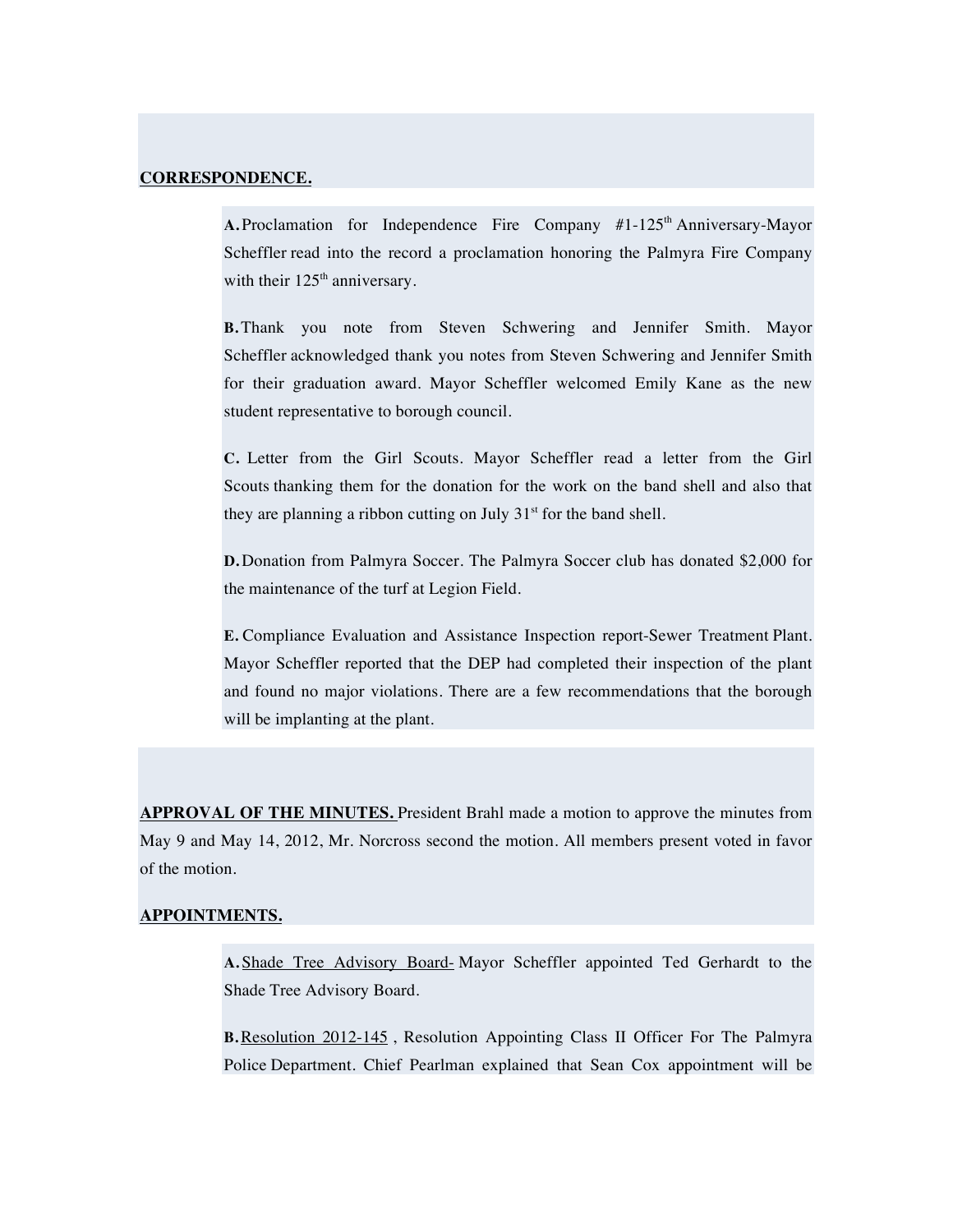effective July  $23<sup>rd</sup>$ . Mr. Dorworth made a motion to appoint Sean Cox as a Class II Officer, Mr. Norcross second the motion. At the call of the roll, the vote was:

**AYES:** President Brahl, Ms. Riener, Mr. Dorworth, Mr. Norcross. **NAYES:** None.

**C.**Resolution 2012-146, Resolution Appointing Two SLEOII For The Purpose Of Attending The SLEOII Academy. Chief Pearlman recommend the appointment of Jeremy Jankowski and Erica Smith as Class SLEO II Officers at no expense to the Borough, they will be reimbursing the Borough for any cost. Mrs. Riener made a motion to approve the resolution, Mr. Dorworth second the motion. At the call of the roll, the vote was:

**AYES:** President Brahl, Ms. Riener, Mr. Dorworth, Mr. Norcross. **NAYES:** None.

**D.** Resolution 2012-147-,Resolution Appointing Maureen Pretti As Deputy Municipal Court Administrator Effective June 20, 2012 At A Rate Of \$15.00 Per Hour. Mr. Norcross made a motion to approve the resolution, President Brahl second the motion. At the call of the roll, the vote was:

**AYES:** President Brahl, Ms. Riener, Mr. Dorworth, Mr. Norcross. **NAYES:** None.

**E.**Resolution 2012-148 Resolution Appointing Mindie Weiner As Tax Clerk and General Clerk Effective July 9, 2012 At A Rate Of \$10.00 Per Hour. President Brahl made a motion to approve the resolution, Mr. Norcross second the motion. At the call of the roll, the vote was:

**AYES:** President Brahl, Ms. Riener, Mr. Dorworth, Mr. Norcross. **NAYES:** None.

**F.**Resolution 2012-149, Resolution Appointing Tracy Kilmer As Code Enforcement Officer At Annual Salary Of \$2500. Effective July 13, 2012. Mr. Norcross made a motion to approve the resolution, Mr. Dorworth second the motion. At the call of the roll, the vote was: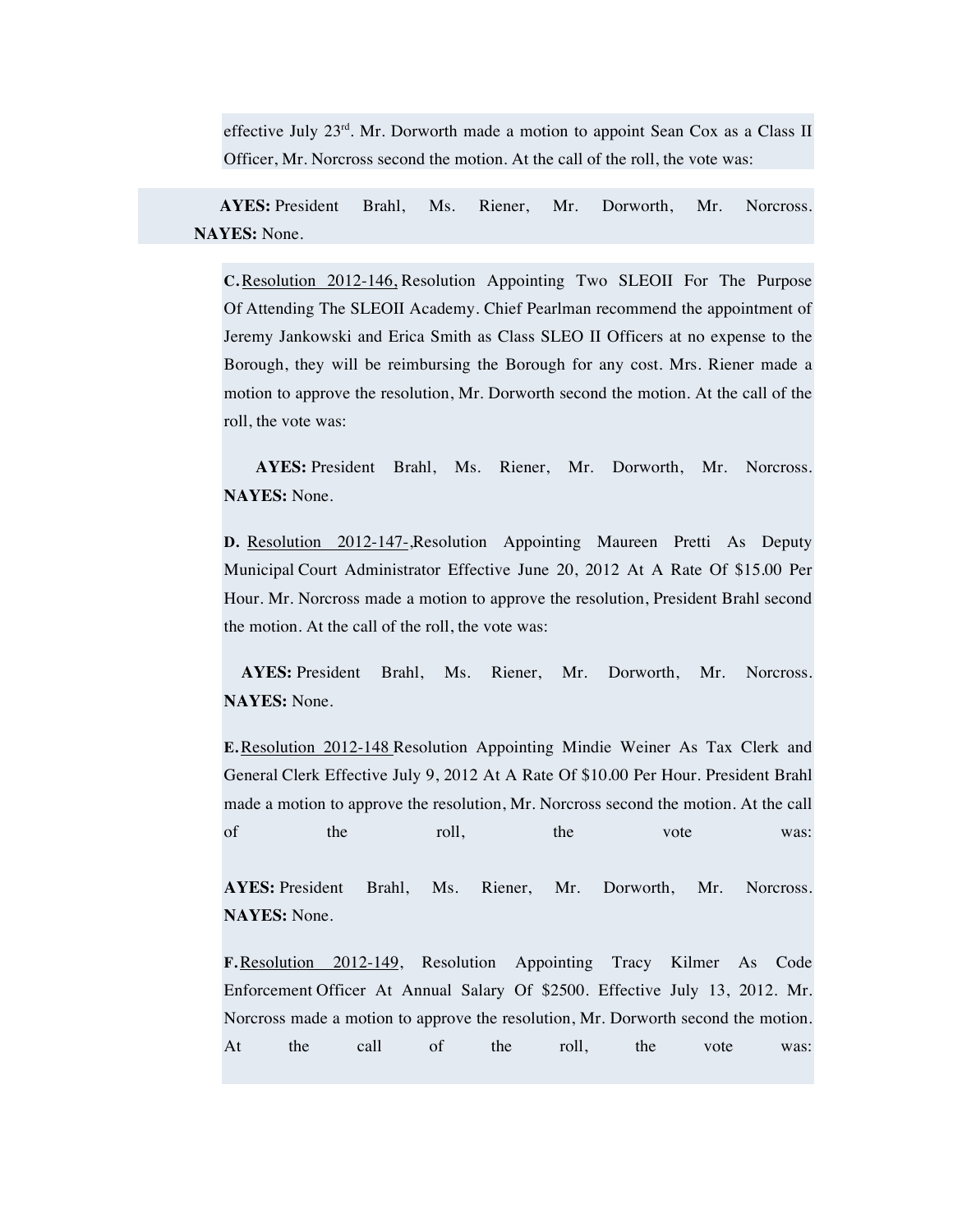**AYES:** President Brahl, Ms. Riener, Mr. Dorworth, Mr. Norcross. **NAYES:** None.

**G.**Resolution 2012-150, Resolution Reappointing Barbara A. Sheipe RMC As Municipal Clerk At An Annual Salary Of \$58,500. Mr. Norcross made a motion to approve the resolution, President Brahl second the motion. At the call of the roll, the vote was:

**AYES:** President Brahl, Ms. Riener, Mr. Dorworth, Mr. Norcross. **NAYES:** None.

#### **PROFESSIONAL UPDATES.**

**A.** Ethel B. Hardy Park-Resolution 2012-151 , Resolution Awarding Contract For Ethel B. Hardy Park Improvements To Thor Construction Group LLC In The Amount Of \$44,401.00. Mr. Gural reported that the bids were received and that Thor Construction was the lowest responsible bid. Mrs. Riener inquired if the grills were included as part of the bid. Mayor Scheffler replied that Mrs. Kilmer had reviewed the bid specs and had no issue with them. Mr. Gural recommend awarding the bid, subject to the solicitor review. President Brahl made a motion to approve the resolution, Mr. Dorworth second the motion. At the call of the roll, the vote was:

**AYES:** President Brahl, Ms. Riener, Mr. Dorworth, Mr. Norcross. **NAYES:** None.

**B.** Police Shed Recommendation-Resolution 2012- 152, Resolution Awarding Contract For Pre-Fabricated Shed For The Police Department To Pioneer Pole Buildings In The Amount Of \$13,692.00. Mr. Kirchner reported that the project would be done in two phases; the electric would be added later. Mr. Norcross made a motion to approve the resolution, Mr. Dorworth second the motion. At the call of the roll, the the vote was:

**AYES:** President Brahl, Ms. Riener, Mr. Dorworth, Mr. Norcross. **NAYES:** None.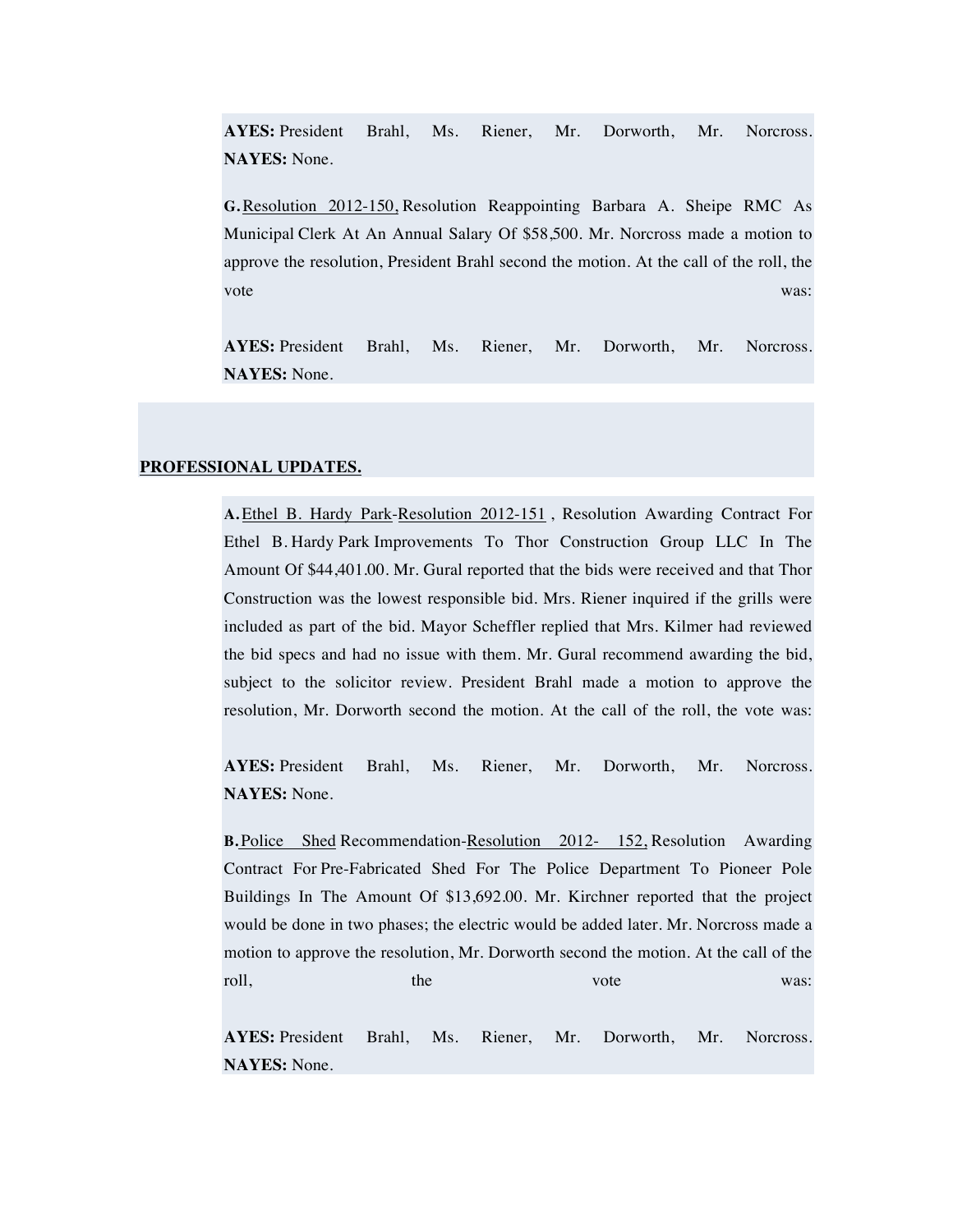**C.**Community Center CCTV System-Resolution 2012-153 , Resolution Awarding To Oliver Communications Group In The Amount Of \$16,543.00 To Secure Monitoring System and Video Monitoring Server For The Community Center. Mr. Norcross made a motion to approve the resolution, President Brahl second the motion. At the call of the roll, the vote was:

**AYES:** President Brahl, Ms. Riener, Mr. Dorworth, Mr. Norcross. **NAYES:** None.

**D.**Resolution 2012-154, Resolution Awarding Traffic Striping To Traffic Lines, Inc. Not To Exceed \$3,267.20. Mr. Kirchner explained that stripping is required at the intersections of Garfield, Columbia, and Wallace. Mrs. Riener inquired about the box marking that was done at Spring Garden and Cinnaminson Avenue. Mr. Kirchner replied that the county did the marking and signage was placed to advise vehicles not to block the intersection. Mr. Norcross made a motion to approve the resolution, President Brahl second the motion. At the call of the roll, the vote was:

**AYES:** President Brahl, Ms. Riener, Mr. Dorworth, Mr. Norcross. **NAYES:** None.

#### **ORDINANCES ON SECOND READING**

A. Ordinance 2012-23, An Ordinance of the Borough Of Palmyra Revising the Streets and Sidewalks Section of the Code prohibiting a road opening in newly reconstructed borough roadways. President Brahl made a motion to open the public hearing on the ordinance, Mrs. Riener second the motion. All members present voted in favor far of the motion.

Mrs. Hitchcock- Harbour Drive inquired about Market Street and when it was going to be paved. Mayor Scheffler explained that the Burlington County Bridge Commission will be doing the paving of Market Street sometime in the fall.

Mrs. Simms-Market Street informed council that she became ill on Tuesday before the  $4<sup>th</sup>$  of July due to the dirt that was placed on the handicapped ramps by the contractor. Mrs. Simms discussed that she had to be given oxygen and that she cannot breathe due to the dirt. Mayor Scheffler explained to Mrs. Simms that the borough has been assured that there is no ashes in the coverings at the handicapped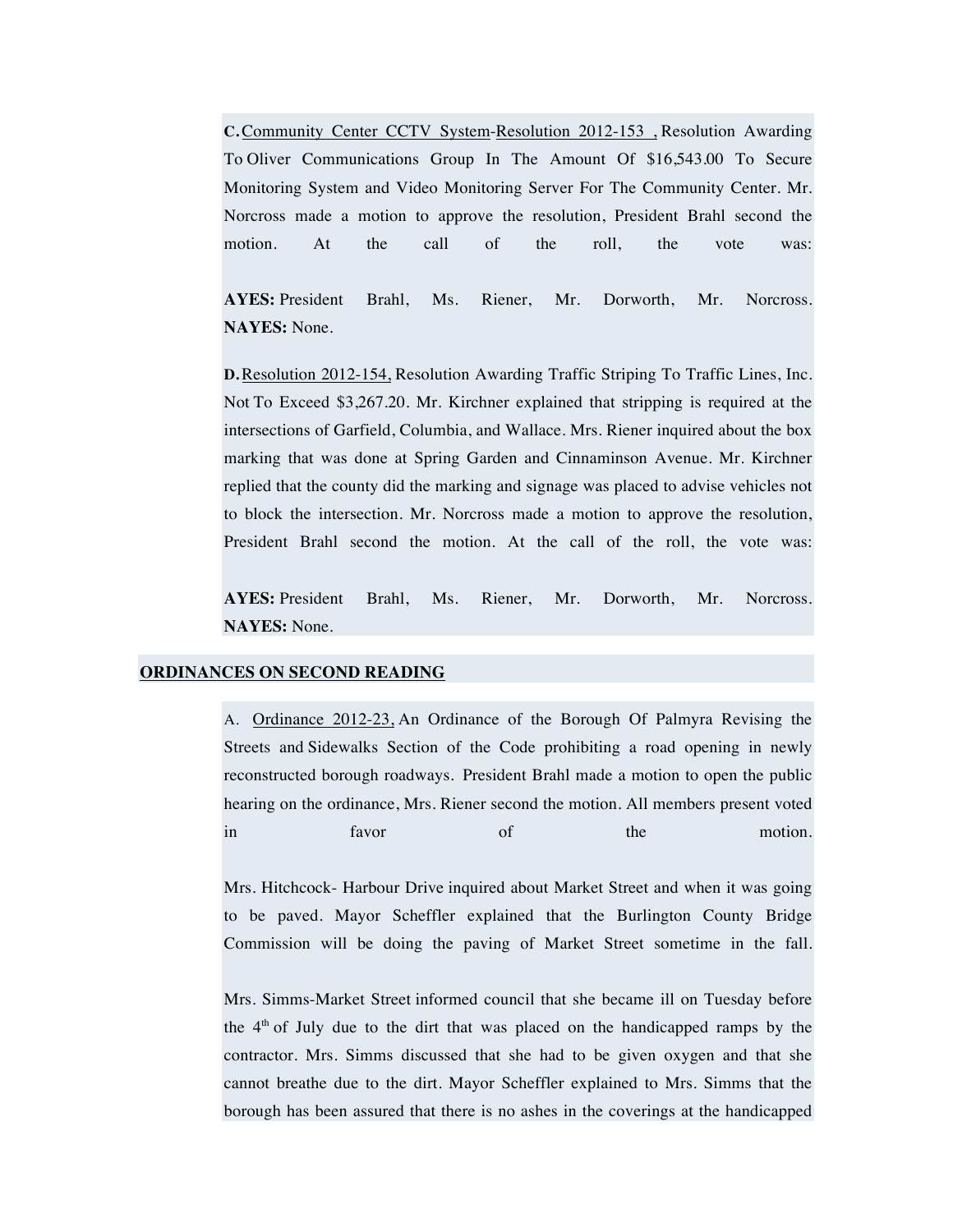ramps and that they are having it tested. Mr. Gural reported that the borough has sent a sample to the lab, but that the engineers are fully certified and have found no issue with soil.

No one else from the public wishing to be heard, Mr. Norcross made a motion to close the public portion, Mr. Dorworth second the motion. All members present voted in favor of the motion.

President Brahl made a motion to adopt the ordinance on second reading, Mr. Norcross second the motion. At the call of the roll, the vote was:

**AYES:** President Brahl, Ms. Riener, Mr. Dorworth, Mr. Norcross. **NAYES:** None. The ordinance was adopted on second and final reading and will take effect after publication according to law.

**B.** Ordinance 2012-24, Ordinance Providing For A Handicapped Parking Space For 721 Cinnaminson Avenue. The police department and public works department has approved the location of the handicapped space. President Brahl made a motion to open the ordinance for the public hearing, Mr. Norcross second the motion. All members present voted in favor of the motion. No one from the public wishing to be heard, President Brahl made a motion to close the public portion, Mrs. Riener second the motion. All members present voted in favor of the motion. President Brahl made a motion to adopt the ordinance, Mr. Dorworth second the motion. At the call of the roll, the the vote was:

**AYES:** President Brahl, Ms. Riener, Mr. Dorworth, Mr. Norcross. **NAYES:** None. The ordinance was adopted on second and final reading and will take effect after publication according to law.

**C.** Ordinance 2012-25, An Ordinance Designating Certain Intersections As Multiway Stop Controlled Prohibiting Parking On A Portion Of Certain Streets And Designating A Mid-Block Cross Walk On Certain Streets. (Garfield/Columbia/Wallace, Garfield/Spring/Garden, Columbia/Charles,  $4^{th}$ & Elm). President Brahl made a motion to open the public hearing on the ordinance, Mr. Norcross second the motion. All members present voted in favor of the motion. No one wishing to be heard, President Brahl made a motion to close the public portion,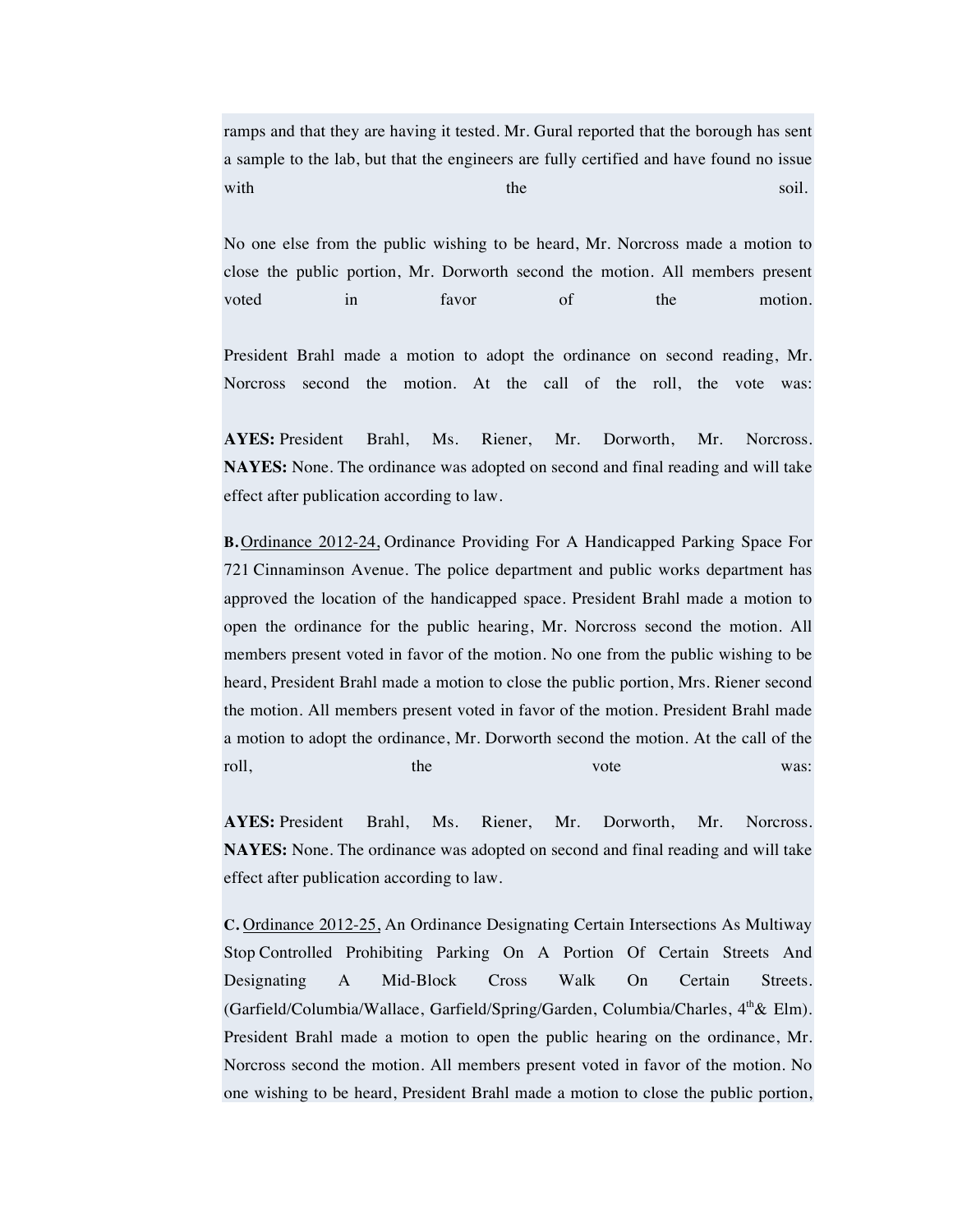Mr. Dorworth second the motion. All members present voted in favor of the motion. Mr. Norcross made a motion to adopt the ordinance, Mr. Dorworth second the motion. At the call of the roll, the vote was:

**AYES:** President Brahl, Ms. Riener, Mr. Dorworth, Mr. Norcross. **NAYES:** None. The ordinance was adopted on second and final reading and will take effect after publication according to law.

**D.** Ordinance 2012-26, An Ordinance For Parking Restrictions On Morgan Avenue. Mr. Gural informed council that this ordinance will conflict with another traffic ordinance for time limit parking. There is an ordinance in place for the 600 block that calls for residential parking permits and two hour parking. Mr. Dorworth discussed that parking permits will cause problems for the resident with extra cars and people visiting. Mrs. Riener discussed designated a drop-off and pick up zone for the daycare. President Brahl discussed holding the ordinance till the next work session of council. President Brahl made a motion to open the public hearing on the ordinance, Mr. Norcross second the motion. All members present voted in favor of the motion. No one wishing to be heard, President Brahl made a motion to continue the public hearing to the August  $13<sup>th</sup>$  meeting, Mr. Norcross second the motion. All members present voted in favor of the motion.

**E.** Ordinance 2012-27, An Ordinance Of The Borough Of Palmyra Repealing Ordinance 2010-26 Creating A Special Improvement District For The Borough Of Palmyra. Mayor Scheffler discussed that the BID has not completed the audit yet and that they need the ability to pay for the audit and finalize their commitments. Mayor Scheffler recommend not dissolving the BID until after the August 13 meeting, when there will be a public hearing on the amended budget.

Mr. Fratto-BID Directors discussed that he had met with Mr. Gural and Mr. Tomarchio today and that he agrees with the Mayor on reducing the BID budget. The 2013 tax bills will show a credit or refund of the BID money. Mr. Fratto explained that the BID needs a quorum of officers to pay their bills and make the final decisions. Mr. Fratto would like to amend the resolutions of the officers to the date of dissolution. Mr. Gural explained that there is no precedent for the action that needs to be taken. The tax bills will include two quarters of 2012 and two quarters of 2013. Mr. Gural explained that on August 13 if the budget is amended the tax bills will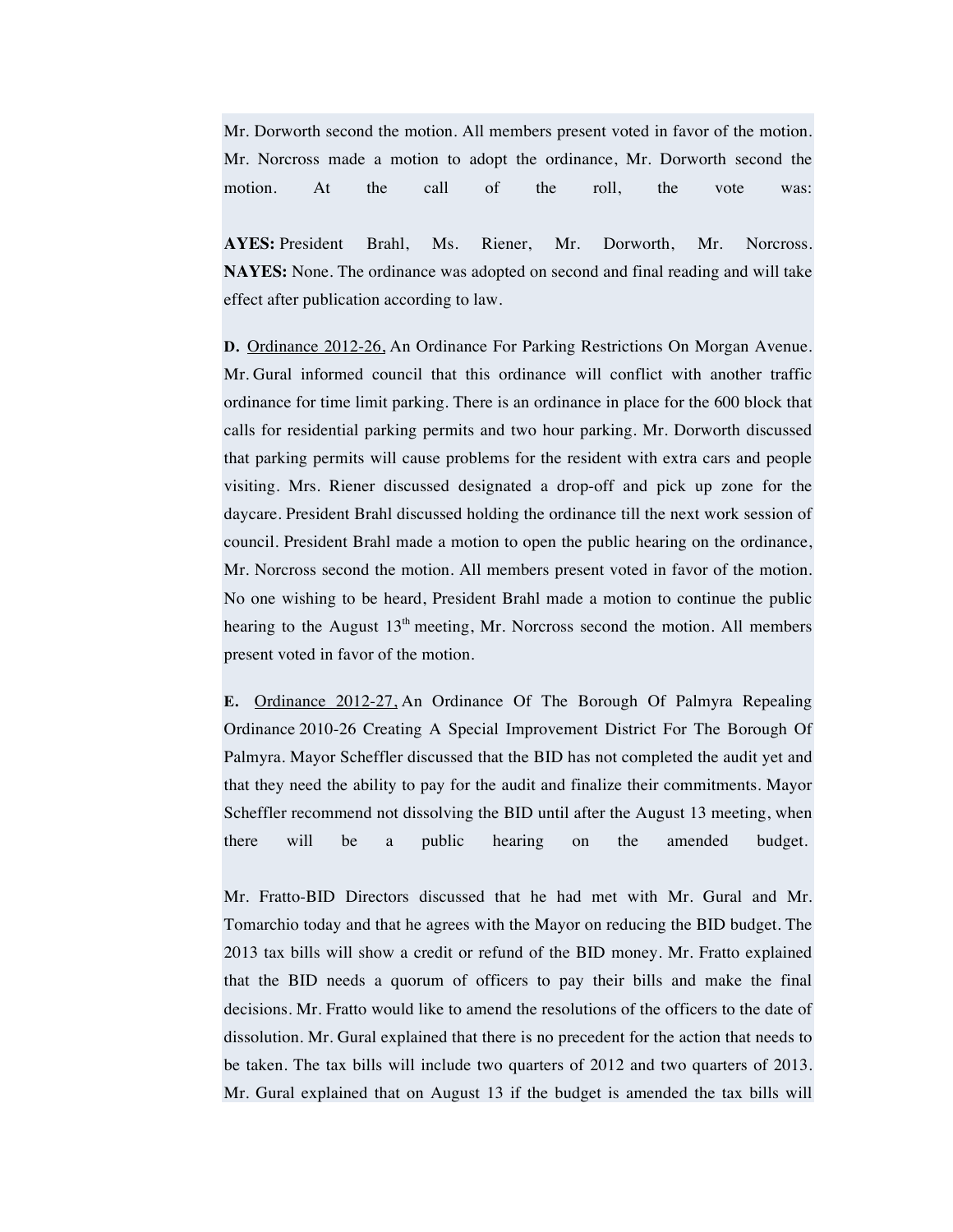equal the amount of money that was already collected for the  $3<sup>rd</sup>$  and  $4<sup>th</sup>$  quarter. BID cannot dissolve until after the audit is completed and that they need the ability to conduct final business. Mr. Gural recommended keeping the item on the agenda until all procedures are completed. The tax bills that are going out now are estimated bills. Mr. Fratto discussed that the BID Directors would like to see it dissolve before the end of the year. Mayor Scheffler discussed that JGSC was under contract till July 15 and that misinformation was given out in their letter. Mr. Fratto agreed to send out a new communication explaining the procedures of dissolving the BID from the board of directors.

President Brahl made a motion to open the public hearing on the ordinance, Mrs. Riener second the motion. All members present voted in favor of the motion. No one from the public wishing to be heard, President Brahl made a motion to close the public hearing, Mr. Norcross second the motion. All members present voted in favor. President Brahl made a motion to hold the ordinance till the August  $13<sup>th</sup>$  meeting, Mrs. Riener second the motion. All members present voted in favor of the motion.

#### **ORDINANCES ON FIRST READING.**

ORDINANCE 2012-28, An Ordinance Providing For A Handicapped Parking Space For 617 Garfield Avenue. President Brahl made a motion to adopt the ordinance on first reading, Mr. Dorworth second the motion. At the call of the roll, the vote was:

**AYES:** President Brahl, Mrs. Riener, Mr. Dorworth, Mr. Norcross.

**NAYES:** None. The ordinance was adopted on first reading and will be heard on second and final reading after the public hearing on August 13, 2012.

**RESOLUTIONS.** Consent Agenda- Items A-F will be enacted as a single motion, if any resolution needs additional discussion it will be removed from the consent agenda and voted on separately. Item D, 2012-158 will be held until after executive session. Mayor Scheffler read resolution titles into the record. President Brahl made a motion to approve the consent agenda, Mr. Dorworth second the motion. At the call of the roll, the vote was:

**AYES:** President Brahl, Mrs. Riener, Mr. Dorworth and Mr. Norcross. **NAYES:** None.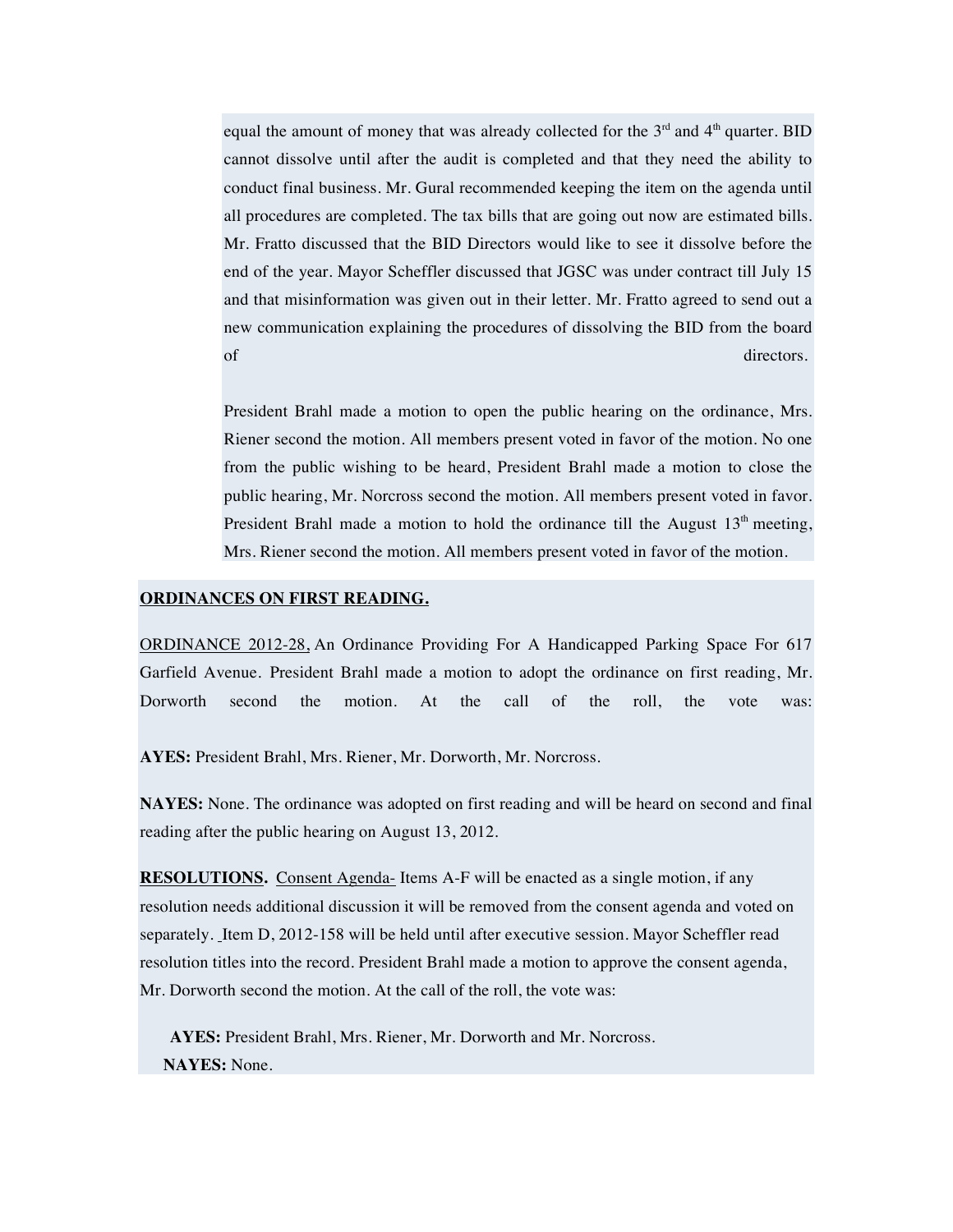**A**. Resolution 2012-155, Resolution Amending Resolution 2012-92 Authorizing and Directing The Tax Collector To Issue and Mail Estimated 3<sup>rd</sup> Ouarter Tax Bills.

**B.**Resolution 2012-156, Resolution Authorizing Change Order #4 for Bud Concrete Inc.

**C.**Resolution 2012-157, Resolution Determining 331 West Broad Street Unsafe And Dangerous To Life or Health.

**D.**Resolution 2012-158, Resolution Authorizing The Settlement of Litigation Between The Borough of Palmyra and Tracey McGill And Authorizing The Mayor or Administrator To Execute Any Documentation Necessary For The Settlement.

- **E.** Resolution 2012-159, Resolution Approving Payment of Bills.
- **F.** Approval of Treasurer's Report.

### **DISCUSSION ITEMS.**

**A.** Municipal Liens For Property Maintenance. Mayor Scheffler discussed that there needs to be a better way for the borough to enforce homeowners to clean up their properties. Many times there is no response from the owners and they have either walked away or are unable to fix the properties. Mr. Rosenberg will review ordinances and report at the August work session. Mr. Norcross discussed looking for an ordinance to require subcontractors to remove their own trash and brush.

**B.** Sign ordinance. Mrs. Riener reported that there needs to be an amendment for the Properties on Route 73 for the signs. Mrs. Riener will review the BID's recommendations and give a rough draft to Mr. Rosenberg to create a final draft for councils review.

**C.** Score Board at Legion Field. Mayor Scheffler discussed that the Pop Warner football has a donation of a scoreboard for the football and softball that would be a back to back. Council will have to give approval for the installation of the board. Mr. Norcross discussed that the other fields need scoreboards as well and that he will meet with them.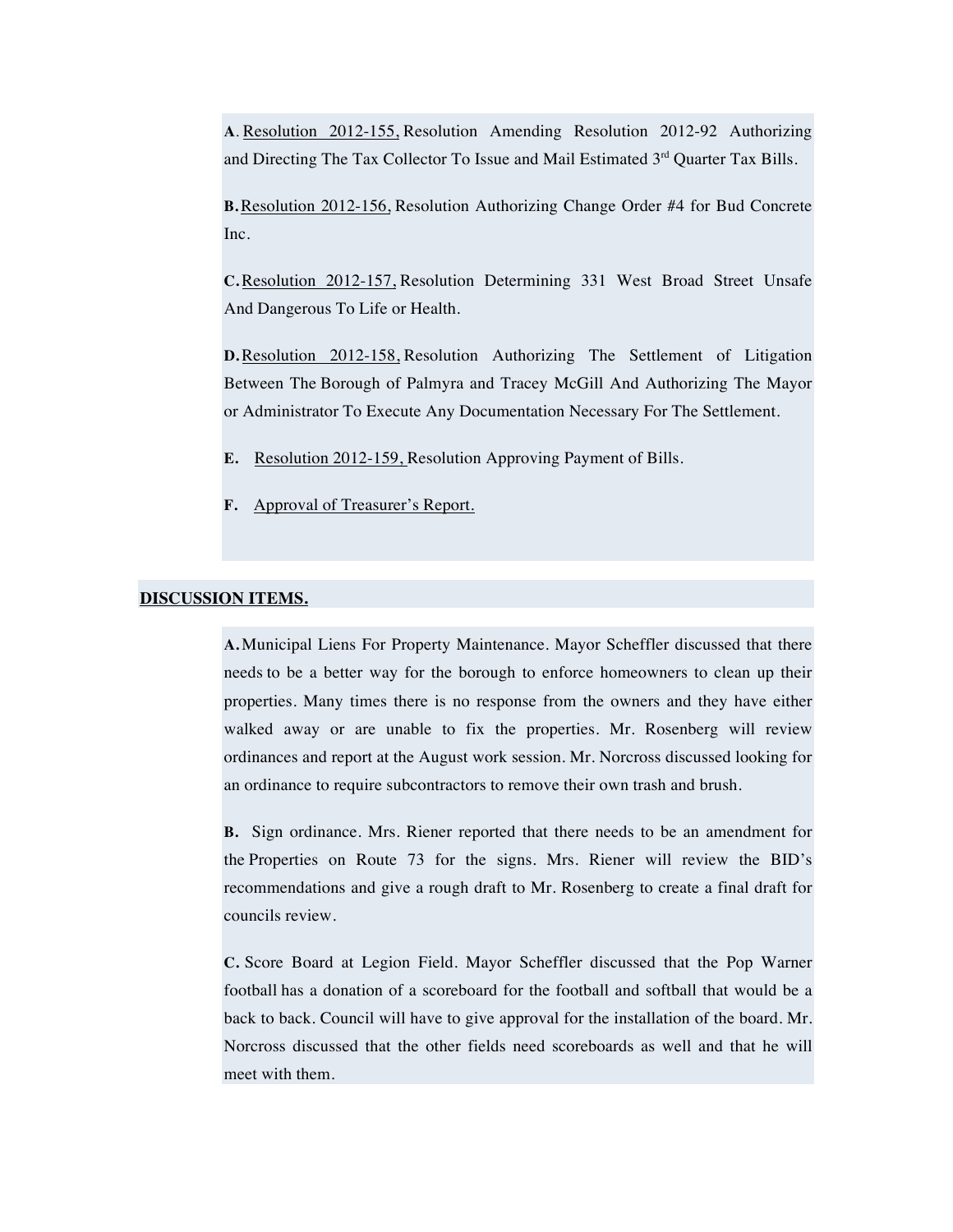**D.** COPS Grant. Chief Pearlman reported that the borough did not receive the grant for the year and that it was awarded to larger departments.

**E.** Accepting Credit Cards for Borough Business. Mayor Scheffler requested that this be held until next month.

**F.** Sustainable Jersey. Mrs. Sheipe explained that by participating in Sustainable Jersey it would help the borough with any environmentally friendly grants and also allow for programs for the borough. The borough has already completed most of the requirements with the energy audits of the building and firehouse.

#### **ADMINISTRATOR REPORT.**

Mr. Gural reported that Environmental Resolutions is requesting permission to advertise for a street sweeper-jac vac truck. The truck will also do work on the storm drains and sewer drains. Mr. Norcross made a motion to approve ERI advertising for bids, President Brahl second the motion. All members present voted in favor of the motion. Mr. Gural requested a resolution authorizing ERI to review the quotes for the fire department generator as a professional review not to exceed \$500. Resolution 2012-160 Resolution Authorizing Environmental Resolutions To Review Quotes For Fire Department Generator In An Amount Not To Exceed \$500.00. Mrs. Riener made a motion to approve the resolution, Mr. Norcross second the motion. At the call of the roll, the vote was:

**AYES:** President Brahl, Mrs. Riener, Mr. Norcross.

**NAYES:** None.

**ABSTAIN:** Mr. Dorworth.

Mr. Gural discussed that there have been inquiries about accepting partial payments for taxes. The tax collector by state statue cannot accept partial payments without a resolution of approval from council. Many residents have been paying partial payments in previous years and are requesting to do so. President Brahl requested that this be discussed in finance committee and scheduled for the work session in August.

### **COMMITTEE REPORTS.**

**HALLOWEEN PARADE.**- Mr. Norcross reported that the funds for the Halloween parade would be taken from the recreation budget and that there is no funding this year for concerts.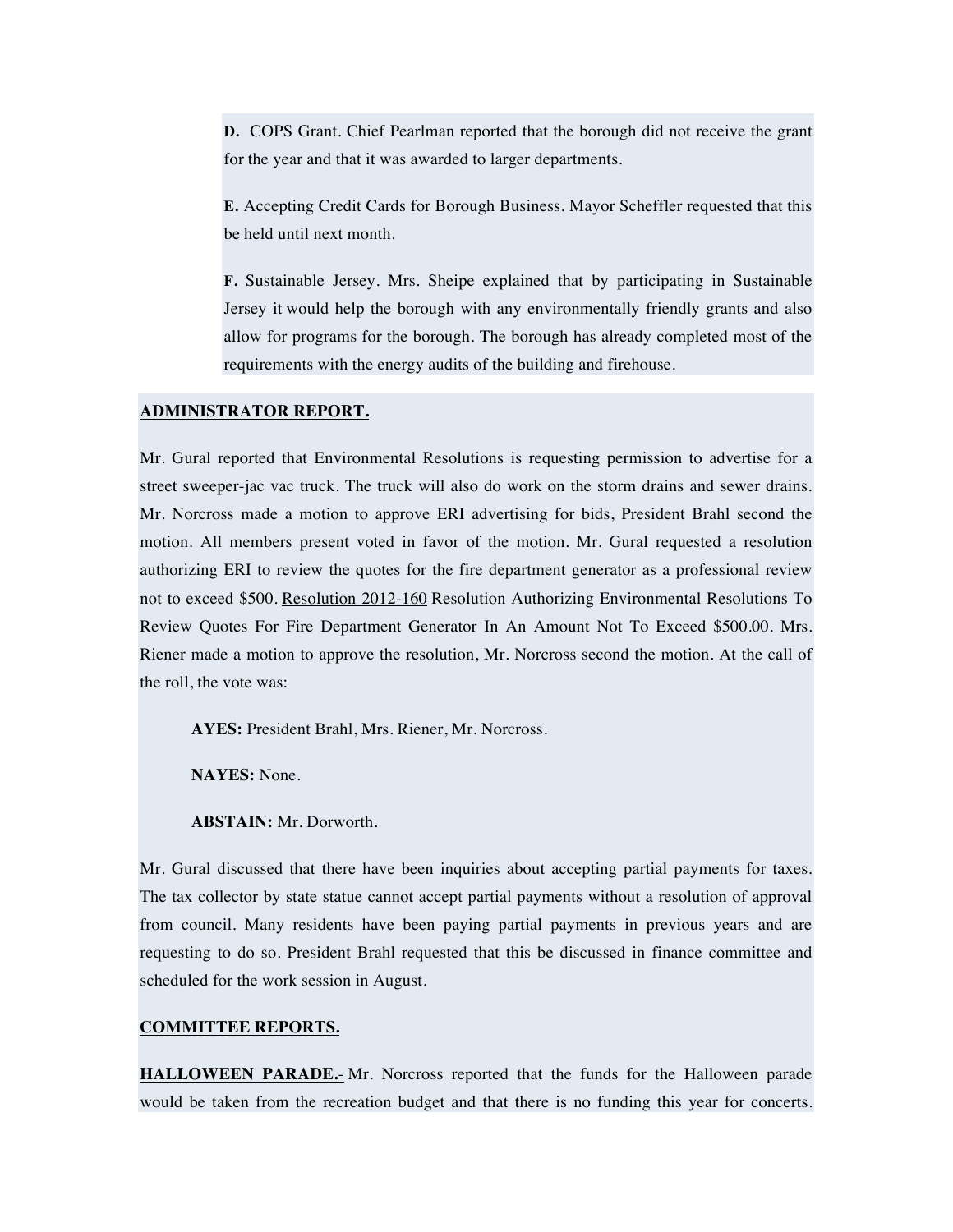Mayor Scheffler reported that flyers about the Halloween parade were sent home before the end of the school year with the schoolchildren. Mayor Scheffler donated her check from the Borough to the Halloween committee. Mr. Norcross discussed that the flyer is also on the website. Mrs. Riener inquired about holding free concerts. Mr. Norcross explained that many bands or groups do not have the necessary information that is required for the concerts.

**PUBLIC SAFETY-** Mr. Dorworth reported that the police department report is on file and that there was a complaint last Saturday with some noise issues due to a party. The public safety committee had an opportunity to see the new license plate recognition. There is also a Facebook page for the police department and that the department is attempting to get information out instantly. There is a meeting schedule in August with the DOT for the crosswalks at Morgan and Broad. Chief Pearlman reported that the electronic ticketing is functioning and that it will help the court department with the inputting of traffic tickets. Chief Pearlman informed council that Mrs. Watson the mother of Jamal Rhett, is having a benefit to raise funds for the scholarship in honor of her son. The benefit will be held on October 18.

**FINANCE.** President Brahl reported that the reassessment of the properties is ongoing and that there have been few complaints. The county has on their website the highway department and they will check out the trees along the county roads for trimming and removal.

**PUBLIC COMMENT.** President Brahl made a motion to open the meeting to the general public, Mr. Dorworth second the motion. All members present voted in favor of the motion.

Mr. Smith-Harbour discussed that the Mayor and Mr. Gural had spoken to the Harbour about the trash collection and recycling. Mr. Smith discussed that they should not have to pay for the recycling containers as they pay taxes. Mayor Scheffler explained that there are larger recycling bins and that the Harbour area has different requirements. The county is not able to pick up curbside. The trash is now part of the MACCS program and that the Borough has been in negotiation with the Harbor for the last few programs and has a signed contract.

Resident-Harbour Drive explained that the homeowners had been informed that the MACCS program was through the KELLY bill and is supposed to be done annually, but that the executive board of the Harbour has not signed the contracts.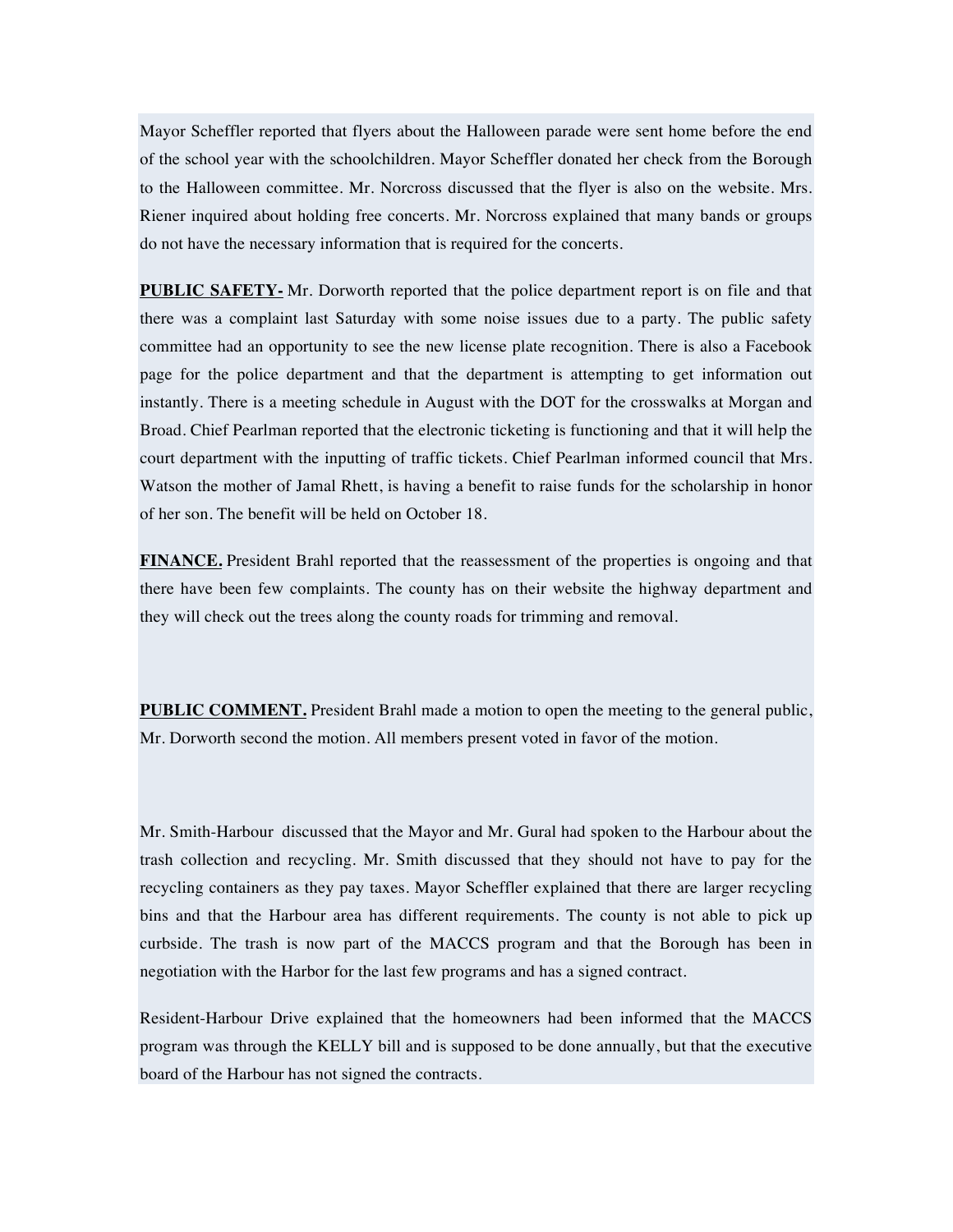Resident-Harbour Drive discussed that the borough needs a liaison between the council and the homeowners association. Mayor Scheffler explained that she had attended the meetings until she was asked to stop attending.

Mr. Gural discussed that Willow Shores and River Villas have paid their recycling in full and that the Harbour was offered a chance to pay theirs over 6 years with no interest.

Mr. Rosenberg discussed that the contract was signed by the borough and the Harbour condo association. The terms are set forth in the contract. Mr. Gural explained that the borough was approached last year and that's when negotiations with the Harbour started. Waste Management was the current hauler of the Harbour and they were taking the waste out of county which is a direct violation of the recycling act required by Burlington County. There will be about a \$21,000 savings with using the MACC program.

Resident-Harbour Drive explained that he has lived in the Harbour for 39 years and that the association fees keeping rising. Mayor Scheffler replied that the council has no control over the association or condo fees. Resident discussed that Palmyra and Beverly have the highest taxes in the county. Mr. Gural replied that the taxes will change when the revaluation is completed. Resident inquired if the snow removal for the Harbour was also going to change? Mayor Scheffler replied that the borough is still in the middle of negotiations for the snow removal.

Mr. Rader-Habour Drive discussed that there are only two trash containers and some for recycling. The trash receptacles were reduced and there is not enough now. Mr. Gural explained with the new recycling containers there should be less trash containers required. The residents were throwing the cardboard into the trash instead of recycling it.

Mr. Smith-VanSant reported that there has been trash out all week on the 400 block of Cinnaminson Avenue. Mrs. Kilmer replied that she had taken care of that before the holiday week end and that the residents have now placed out more trash.

Mr. Young-Morgan Avenue, Vice-President of Pop Warner informed council about complaints on Legion Field from the football association. The metal poles in the end field are illegal and need to have proper padding on them. Mr. Young informed council that they are requesting that the situation be corrected before the first game on August  $25<sup>th</sup>$ .

Resident- complained about the website and that there are different days of the week's list for trash removal and recycling days.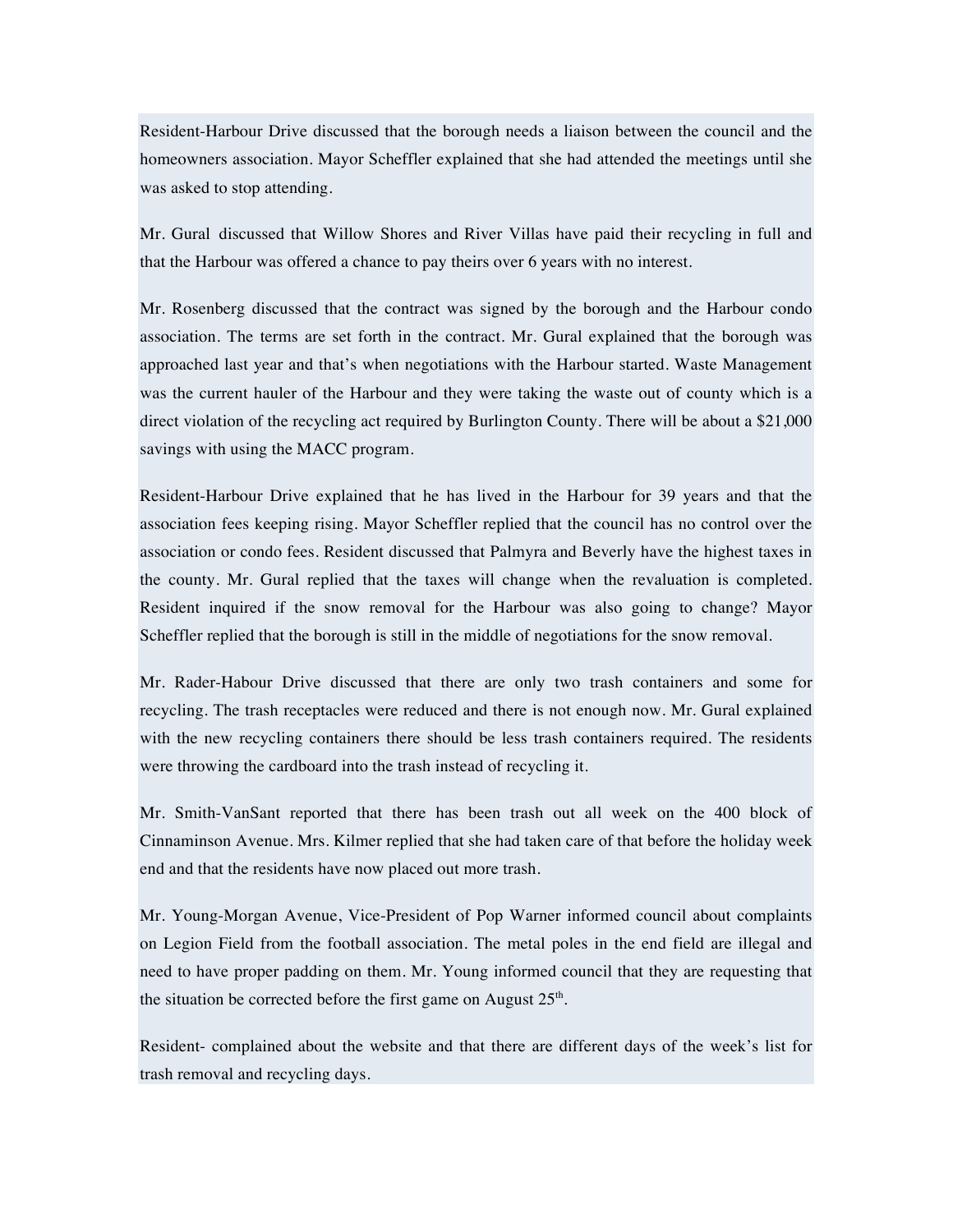Resident-East Broad Street inquired about the change to water usage for the sewer department. Mayor Scheffler replied that it is still being discussed with the engineers.

Ms. Veitemheir-Roland inquired as to how the number is reached for the estimated bills. Mayor Scheffler explained that  $2\%$  over the last year is maximum allowed by law. Ms. Johns, tax collector replied that the estimate bill is 102%. and is within one percent. Ms. Johns explained that the amount will correct itself in the November bill. Ms. Veitemheir reported that the handicapped ramps on the corner of Roland and Parry still have the plastic protected covering and that it will become slippery when wet. Mr. Kirchner explained that the ramps are almost completed and that he will look at the intersection. Mayor Scheffler discussed that some of the sidewalks are raised due to tree issues and that the maintenance of the sidewalks will be done by code enforcement.

Mr. Radar-Harbour Drive inquired if the redevelopment of Route 73 has stopped. Mayor Scheffler replied that it is still ongoing and that the borough is in a clean-up phase.

No one else from the public wishing to be heard, President Brahl made a motion to close the public portion, Mr. Dorworth second the motion. All members present voted in favor of the motion.

**CLOSED SESSION.** Resolution No. 2012-161, Resolution Excluding The Public From Certain Meetings Pursuant To Section 8 Of The Open Public Meeting Act C. 231 P.L. 1975. (litigation, contracts and personnel).President Brahl made a motion to approve the resolution, Mr. Norcross second the motion. At the call of the roll, the vote was:

**AYES:** President Brahl, Mrs. Riener, Mr. Norcross.

**NAYES:** None. Council went into executive session at 9:10pm.

## **PUBLIC SESSION.**

Council returned to public session at 9:45pm.

Resolution 2012-158, Resolution Authorizing The Settlement of Litigation Between The

Borough of Palmyra and Tracey McGill And Authorizing The Mayor or Administrator To Execute Any Documentation Necessary For The Settlement. Mr. Norcross made a motion to approve the resolution, President Brahl second the motion. At the call of the roll, the vote was: